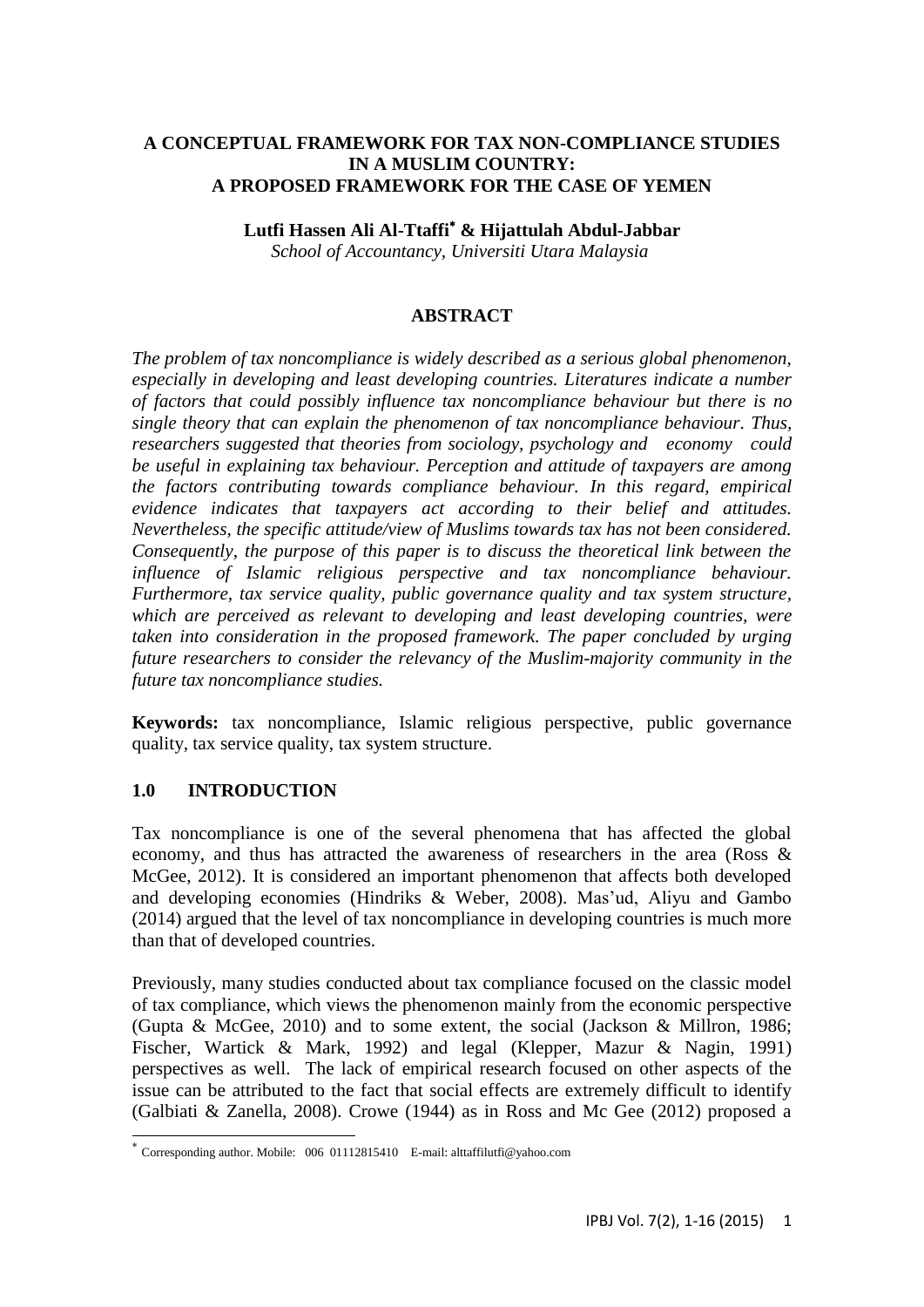comprehensive study on the ethics of tax noncompliance from philosophical and religious aspects. Crowe (1944) found that over the centuries, there are three ethical aspect namely never ethical, always ethical or ethical under certain facts and circumstances.

Internationally, many studies have been conducted to examine the issue of tax noncompliance including studies those from South America, North America, Asia, Europe, Australia and New Zealand (McGee, 2006; McGee, Benk, Ross & Kılıçaslan, 2011; McGee, Petrides & Ross, 2012; Gaventa & McGee, 2010). Although the existence of tax noncompliance in the Middle East region is reported, unfortunately studies in this region are very rare (Transparency International's Quarterly Newsletter TIQN, 2005; Aljaaidi, Manaf, & Karlinsky, 2011; Central Organization for Audit and Control COAC, 2014).

The Middle East region is one of the important areas that have contributed to the growth of the global economy (Carapico, 1998) and is considered to be the centre of Muslim countries (Obaid, 2008). It is therefore important to determine the public views of Muslim countries toward the international economic problems, particularly tax noncompliance.

This paper aims to provide a conceptual framework of tax noncompliance for a Muslim majority country. This purpose is achieved by incorporating the relevant variables in the model of tax noncompliance. The next section provides the theories that can explain the behaviour of taxpayers. The third section presents the literature review of the relevant variables of tax noncompliance in a Muslim country. Section four begins with highlighting the issue of tax noncompliance in Yemen and proposing a conceptual framework of the problem of tax noncompliance in Yemen as a Muslim country. Finally, this paper ends with the fifth section, which contains concluding remarks of the whole paper.

# **2.0 THEORETICAL CONCEPTS OF TAX COMPLIANCE AND NONCOMPLIANCE**

Tax compliance and noncompliance studies are multi-disciplines in nature, therefore, accountants, sociologists, psychologists and economists are all interested in the study of tax compliance and noncompliance. Scholars have concluded that many factors influence tax compliance, so, there is no single theory that can entirely explain the phenomenon of tax noncompliance behaviour (Alm, 1999). Accordingly, it has been suggested that theories from sociology, psychology and economy could be useful in explaining tax compliance behaviour (Alm, 1999; Jackson & Millron, 1986). For a better understanding, the present paper used variables from diverse sources.

According to Jackson and Millron (1986) and Alm (1999), tax noncompliance behaviour can be explained by social and psychological approach. To this end, a number of theories are considered to be relevant to explain the behaviour of tax noncompliance, specifically, social influence theory and social exchange theory. The theory of social influence argues that the individual behaviour is intentionally or unintentionally influenced by others in the environment, and the behaviour is explained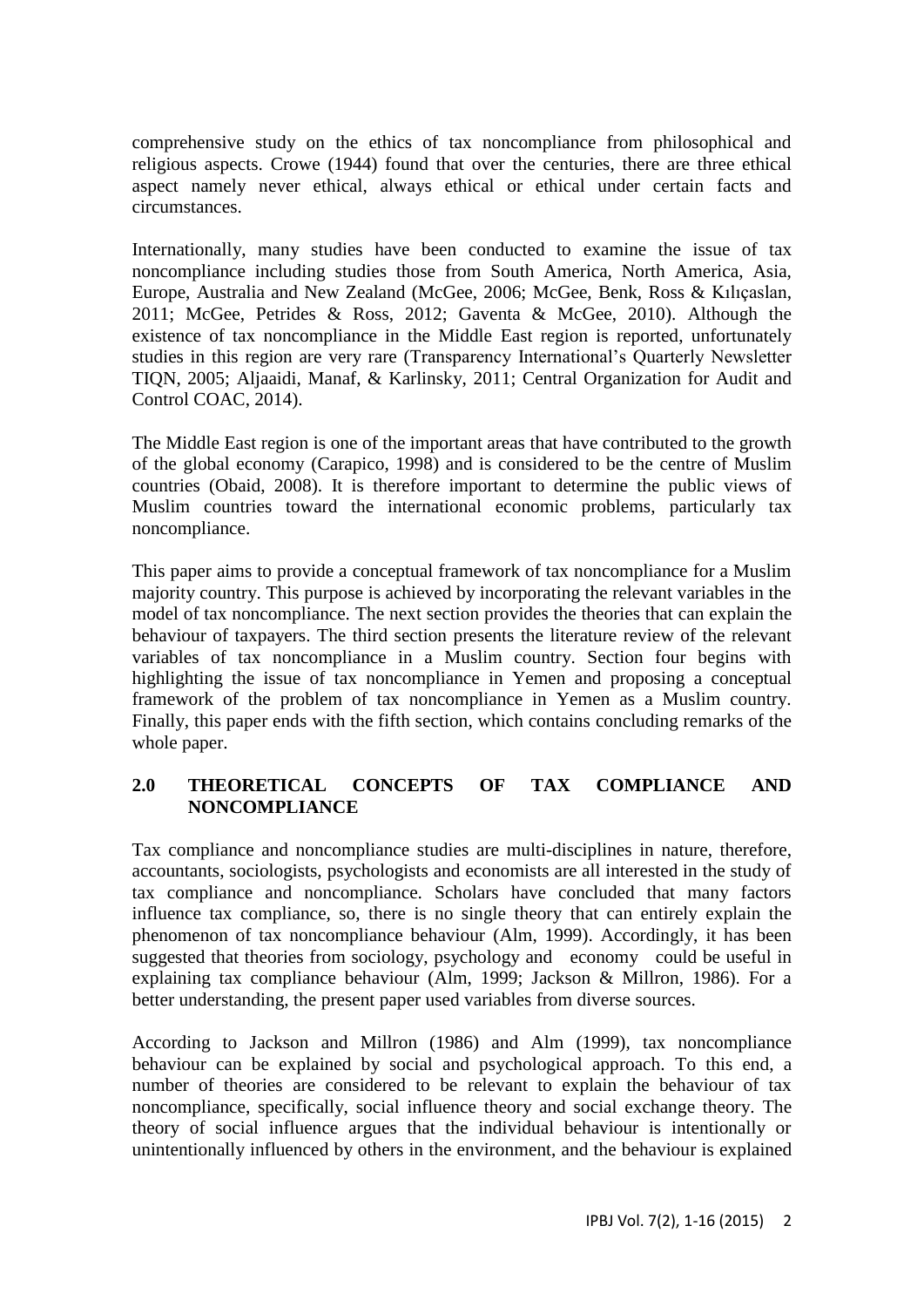by relationship to the continuous common interaction between cognitive and behavioural environmental influences. Moreover, the outcomes of the behaviour play significant role in influencing people's attitudes (Bandura, 1977). As for the social exchange theory, it suggests that human relationships are formed by the use of a subjective cost benefit analysis and the comparison of alternatives. Blau (1964) indicated that the process of social exchange theory is the essential social model of reciprocity. It structures many of the main assumptions of rational choice theory. Furthermore, social exchange theory suggests that social behaviour is a consequence of an exchange practice. The purpose of this exchange is to maximize benefits and minimize costs. According to this theory, people consider the likely benefits and risks of social relationships (Cherry, 2010).

Additionally, the behaviour of human is always to act rationally by comparing costs and benefits of any activity (Alm, 1999; Allingham & Sandmo, 1972; Becker 1968; Brooks, 1998). Based on this viewpoint, the economic approach considers the behaviour of tax noncompliance. Thus, deterrence theory is suggested to understand the economic effect of the phenomenon. According to this theory, people don't commit crimes because they are afraid of getting caught, instead of being motivated by some deep ethical sense. Consequently, they are most likely to be deterred from committing a crime if the punishment is fast, certain and strict (Becker, 1968). Allingham and Sandmo (1972) stated that the decision of taxpayers to evade or not to evade taxes is a rational choice in regards of risk and uncertainty. In other words, the decision is made by examining the expected cost and benefit.

# **3.0 THE RELEVANT DETERMINANTS OF TAX NONCOMPLIANCE IN A MUSLIM COUNTRY**

According to the literature, tax service quality, public governance quality and tax system structure are considered to be relevant to understand tax compliance behaviour in developing countries such as many Muslim countries (Manaf, Hasseldine, & Hodges, 2005; Egwaikhide, 2010; Al-ttaffi, Manaf, Aljaidi and McGee 2011; Alabede, 2012). Many studies emphasized the model of Fischer *et al.* (1992) and these include Palil and Mustapha (2011), Borrego, Lopes and Ferreira (2013) and Richardson (2013). Specifically, Mas'ud *et al.* (2014) argued that the importance of Fischer's model lies in its provision of insight into the importance of tax system structure, particularly tax rate and penalties. In general, most taxpayers in developing countries on intending to evade tax, they firstly look at two things: tax rate and penalties, and then decide whether to comply or not (Umar, Kasim & Martin, 2012). Therefore, tax rate and penalties are proposed to be included in the model of tax noncompliance. Moreover, the Islamic religious perspective is proposed to be incorporated in the model as a moderator variable of the relationship between tax system structure and tax noncompliance behaviour.

# **3.1 Islamic Religious Perspective**

Generally speaking, there is lack of research about the influence of Islamic religious perspectives on tax noncompliance. In the present study, Islamic religious perspective is proposed as a moderator. According to Torgler and Schaffner (2007), tax noncompliance cannot be explained by the basic model. This idea was supported by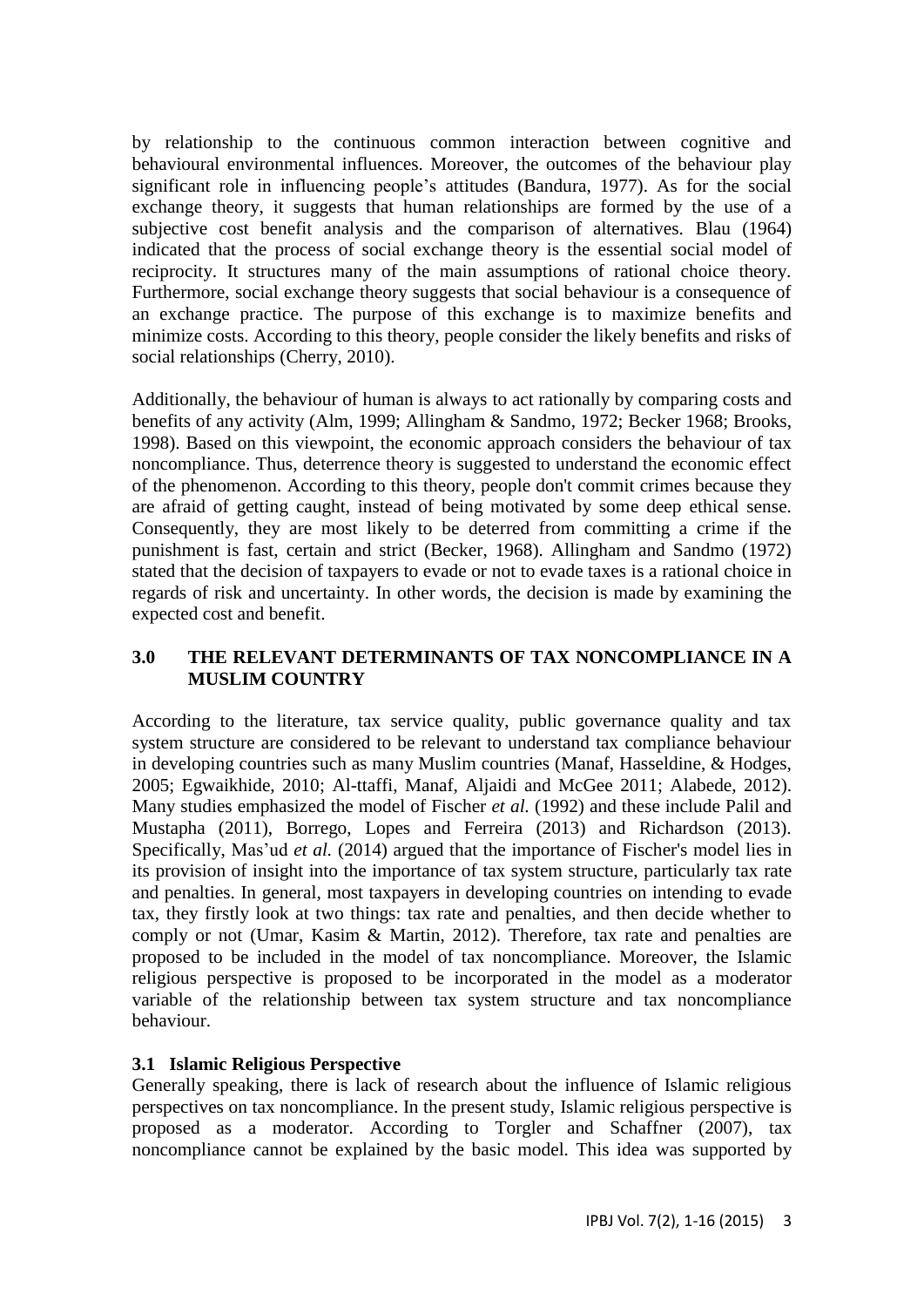Slemrod (2009). They argued that the relationship between tax noncompliance and its determinants is inconsistent. Meanwhile, Kirchler (2007) indicated that the association could possibly be moderated by certain variables. In relation to this, Baron and Kenny (1986) argued that moderators are introduced when the relationship between variables is inconsistent.

Religion provides guidance to each individual through his/her believed values. The influence of religion occurs in the society even though individuals are not totally committed to their religion (Ali, 2013). Religion provides an essential basis for social integration. Therefore, understanding the Islamic religious viewpoints of the taxpayers in Muslim countries is of great importance and is an important factor that could likely influence taxpayers behaviour (Al-Ttaffi *et al.,* 2011).

Islamic teachings are clear in many issues in terms of Halal and Haram, where there are explicit texts in the form of Quranic statements or Hadith of the Prophet (peace be upon him). However, in some issues, especially contemporary ones such as tax, there are no explicit texts clarifying whether it is Halal or Haram, because taxes did not exist at the time of the Prophet (peace be upon him). In such a case, Islam gave an opportunity for researchers to conduct their due diligence, and as such, Muslim scholars strive to provide Islamic provisions for these cases. Generally, there are several opinions about taxes, with some scholars viewing tax itself as forbidden, and others believing in its legitimacy and the government's right to impose taxes on its citizens.

In Saudi Arabia, the government imposes tax only on foreign individuals, while Saudi citizens are not subject to any tax on their personal income. In terms of business establishments, all businesses in Saudi Arabia are also subjected to tax even if they pay Zakat (The Saudi Department of Zakah & Income Tax, 2015). Al-Ayyan (2007) argued that companies pay Zakat and also tax because Zakat is spent on specific individuals (asnaf) mentioned in the Qur'an, while tax is funded to cover the expenses of the services provided by the government to all businesses operating in Saudi Arabia. Nevertheless, the Standing Committee for Scientific Research and Fatwa STSR (1994) issued a fatwa to clarify the Islamic perception about tax for all Muslims, whether inside or outside Saudi Arabia. The Fatwa stated that the collection of taxes and work in tax authorities are all forbidden (Haram), and it is not permissible for the government to impose tax on its citizens. Furthermore, noncompliance of tax could be viewed as permissible if it is imposed on Muslims, and therefore, taxpayers find any opportunity to do so without committing any forbidden act of Shariah, such as lying.

A prominent Saudi scholar, Al-Jibreen (2012) believes that tax is an issue of diligence. He stated that tax is obligatory to be paid in two cases: if tax exists instead of Zakat, and if it is in excess of Zakat but needed to finance some essential interests. In contrast, the collection of taxes is considered forbidden in cases when the government takes from citizens and disposes of the tax unfairly. Hassan (2010) cited a number of Islamic scholar perceptions, such as Al-Albani<sup>1</sup>, to support the notion that tax is forbidden, but some may be permissible in the following exceptional cases:

When only the rich are taxed, and tax collected are distributed fairly.

 $\overline{a}$ <sup>1</sup> Ali Hassan was a student of the Islamic researcher Al-Albani during the period  $1989 - 1999$ .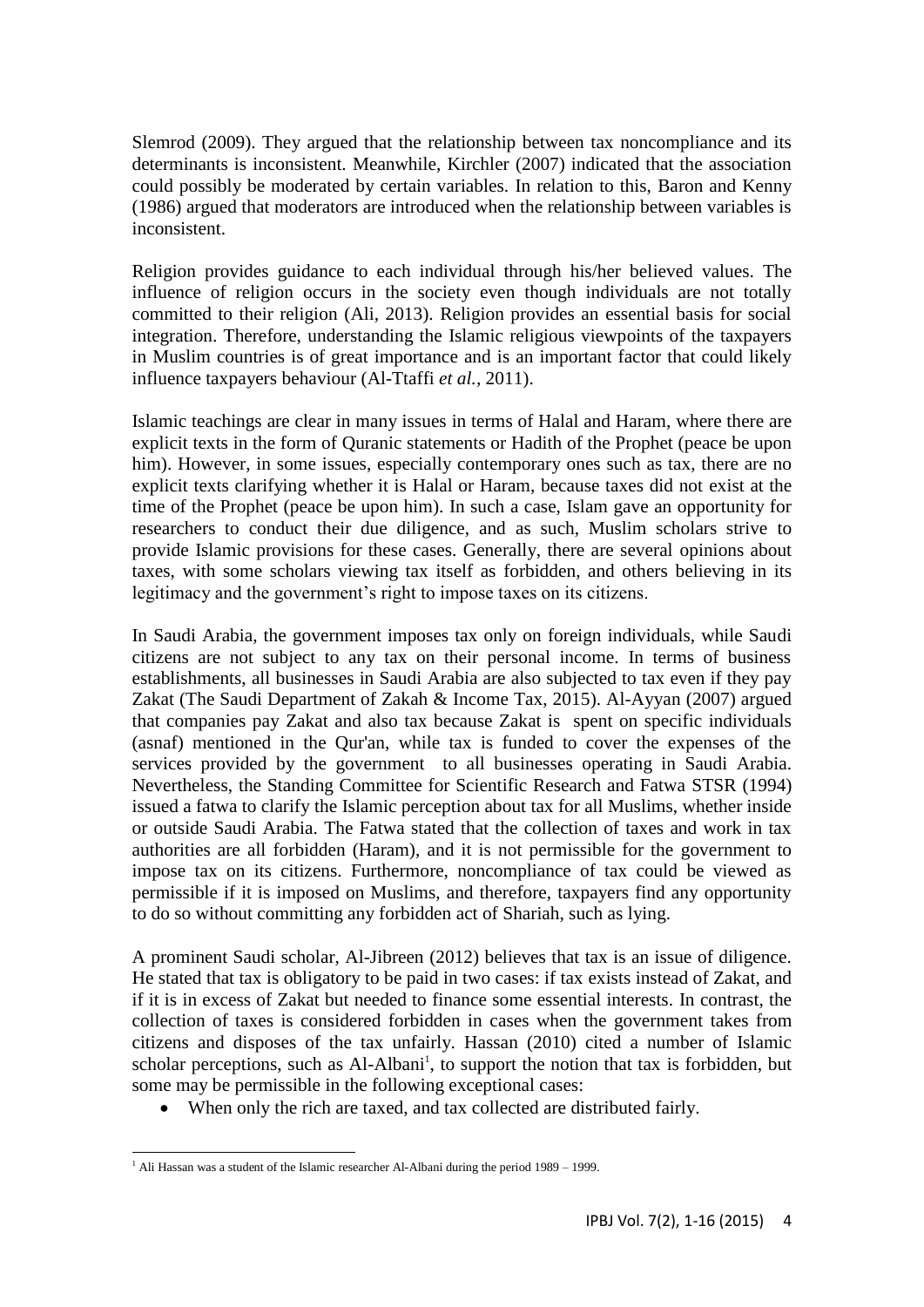- When there is a deficit in the state budget.
- Tax cannot be legally sustained, but it can be exceptionally imposed when necessary.
- When tax money is not spent on anything contrary to Islam.

Mawdudi (2005) supported this viewpoint by stressing that the need for these funds must be real and not presumptive, and there should be an absence of other sources in the country to cover it. The imposition of tax does not mean that they replace Zakat, as the latter is worship, and must be paid in all cases whether or not it's needed, while tax should be imposed only when needed (Abu-Zahra, 1998; Saltoot, 2000).

In Qatar, the Fatwa Center (2012) cited a number of researches stating that if tax is imposed fairly, it is not permissible to evade it, whereas if unfairly, the noncompliance is permissible and legal. Al-Omari (2009) elaborated on the views of the four Islamic schools (Mazhab) about taxes and they are as follows:

- a) Hanafis: They allow the imposition of tax on the people if there is a need for it and such tax are referred to as episodes.
- b) Maalikis: They support the entitlement of the government to impose taxes for special circumstances.
- c) Shaafa'is: They acknowledge the legitimacy of tax on the rich if it's for public interest.
- d) Hanbalis: They authorize tax and they consider it as the money spent for Jihad.

In the same line of study, Nabulsi<sup>1</sup> (2005) explained his Islamic viewpoint in this issue. He believed that tax is considered one of the government's financial resources to cover their expenses, so they are permissible. Consequently, the citizens have to comply to pay their taxes. Moreover, Peerzade (2005) proposed an alternative Islamic approach instead of tax system. He explained that the Zakat system is the best alternative system in the Muslim countries. Generally, the financial system and levy of zakat requires considerable guidance according to the rules of Shariah, such as the condition of Nisab to impose Zakat, deduction of expense items and avoidance of the double or multiple assessment of the same base in one stipulated period.

In this regard, McGee (1997) emphasized that Muslims have a moral responsibility to pay Zakat for the support of the poor and for the legitimate functions of government. Thus, evading one's duty to pay Zakat is classified as an immoral act. As for tax, it is described as voluntary. In exceptional cases, tax may be imposed by the government if the amount raised by zakat is insufficient to cover all the legitimate costs of government. Furthermore, imposing any payment on the citizen that creates an artificial rise in the prices, such as indirect tax, is strictly forbidden. Therefore, it is not always prohibited for a Muslim to evade taxes and regulations that have the same effect as taxes.

In summary, the Islamic perceptions on tax could be summarized as following:

- 1) Totally permissible (Halal): therefore, noncompliance is absolutely forbidden.
- 2) Totally forbidden (Haram): consequently, noncompliance is permissible when the opportunity is found to do so without committing any forbidden act.

l <sup>1</sup> Professor at the College of Education & Shariah, Damascus University, Syria. His view about tax has been taken from his personal website.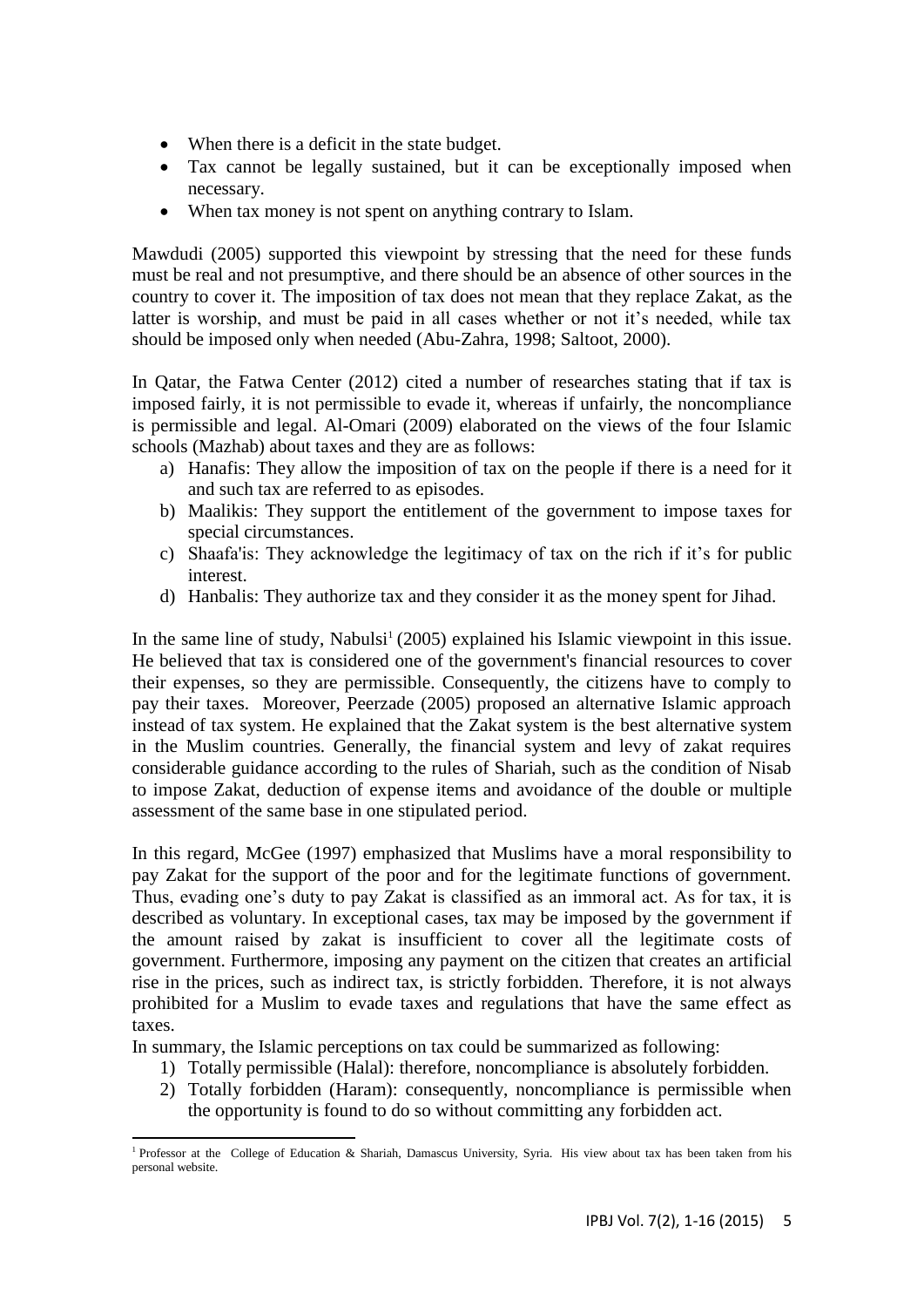3) Permissible under circumstances and conditions: accordingly, tax noncompliance is permissible when the conditions are not met.

Finally, it can be stated that the religious attitudes towards tax could have an impact on the behaviour of taxpayers, where people who believe that tax is forbidden will have a negative behaviour towards paying tax, while those who have positive perception toward tax will be more committed to the payment of the due tax. However, the few studies conducted about the tax system to be implemented as a national revenue collection system in Islamic countries focused on imposing Zakat instead of tax.

#### **3.2 Tax Service Quality**

Hidayat, Handayani and Otok (2014) suggested that tax collection does not work smoothly, so aside from the active role of tax officers, there must be awareness of the taxpayers. They explained that since tax service quality has a direct impact on the level of taxpayers' satisfaction, and on taxpayers' behaviour, it is important to increase satisfaction of taxpayers through increased quality of service to taxpayers. Chen, Huang and Wang (2011) concluded in their study that service quality has a significantly negative impact on non compliance behaviour. Generally a lot of developed countries such as the USA, the UK, France, Sweden and Denmark are increasingly becoming aware of the necessity to accord the taxpayers the status of customers. They applied the concept of New Public Management on taxpayers by giving more consideration to their tax service requirements and taking care of them as clients (Kirchler, 2007). Additionally, Stuart and Tax (1996) explained that tax service quality must integrate elements such as the physical evidence of the service environment, the action of the participants and the processes required to facilitate service delivery.

In a related study, Chen and Kao (2009) explained that there is interaction between the tax officers and the taxpayers, and such interaction will influence the perception of taxpayers about the quality of the tax service, which have been received from the tax authority. Parasuraman, Zeithmal and Berry (1985) added two more factors that can influence the perception of the customer about the quality of service and they are the physical environment quality and the outcome quality, which represents the actual service delivered to the customer. Generally, Jackson and Millron (1986) stated that the approach in which taxpayers are treated in the provision of tax service has an impact on their behaviour - therefore, there is a common perception about tax offices. Many taxpayers believe that tax officers are not as they should be, which influences the compliance of taxpayers. Job and Honaker (2003) indicated that the satisfaction of the USA taxpayers is very low because the service quality of IRS is deteriorating. Moreover, Torgler and Schaffner (2007) suggested that tax authority can improve the compliance of taxpayers by cooperating with them. They argued that the tax authority must consider itself as a service institution that provides quality service and treats the taxpayers as partners. In the context of Nigeria, Alabede (2012) tested tax service quality and noted that Nigerian taxpayers had a low perception about the quality of tax services offered by the tax authority. His study confirmed that the relationship between perceived tax service quality and taxpayers behaviour is positively strong. Thus, it can be stated that improved quality of tax service provided by the tax authority will improve taxpayer's compliance behaviour.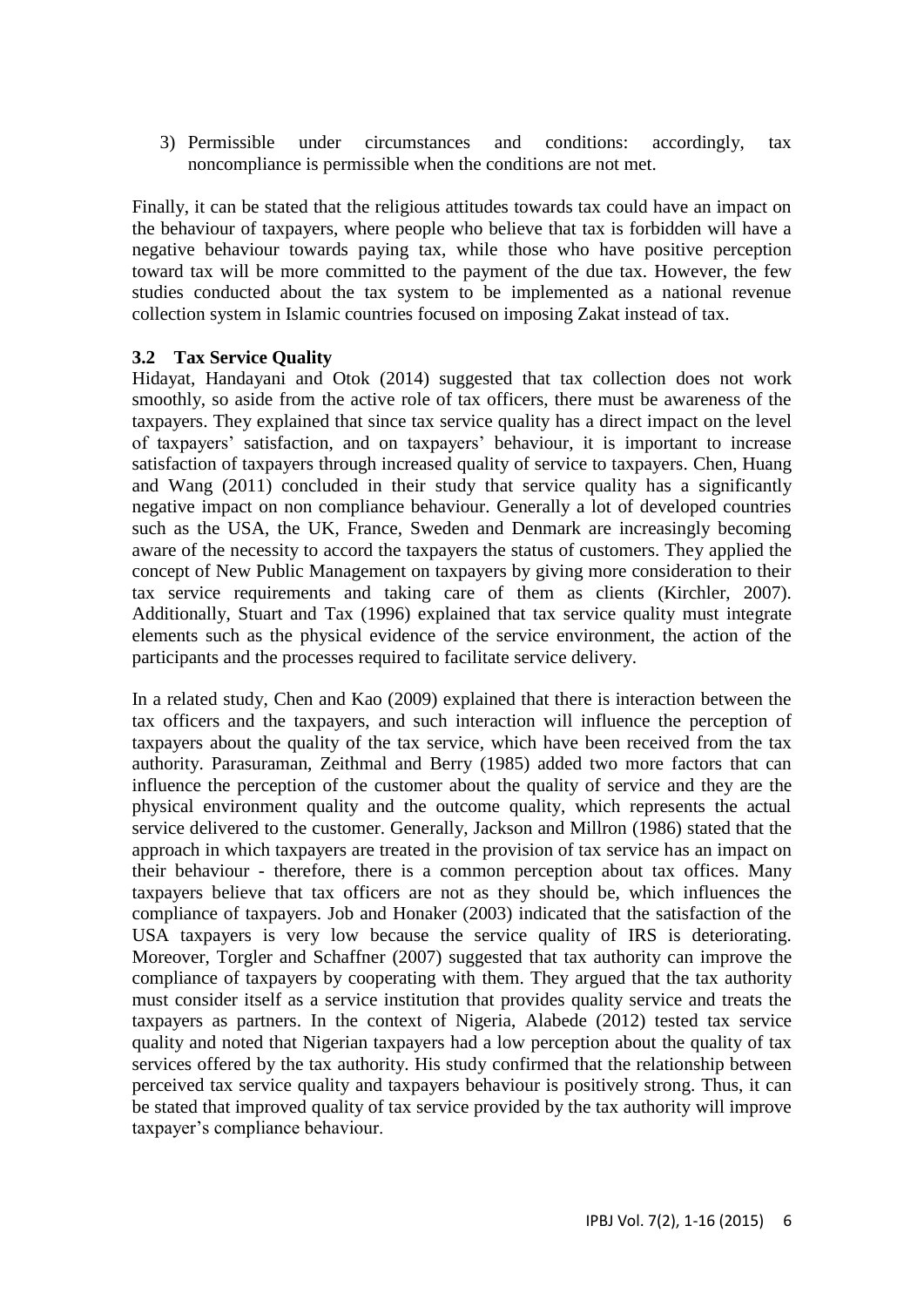# **3.3 Public Governance Quality**

In general, most of the researchers concluded that public governance quality is positively correlated to compliance (McGee, Benk, Yıldırım & Kayıkçı, 2011). Philips and Sandall (2009) explained the link between public governance quality and tax compliance. They argued that the citizens support the government to do its duties through payment of tax, and in turn, taxpayers remain interested in the way the government uses such mandatory funds. In other words, government behaviour may have either a positive or a negative influence on the compliance behaviour of the taxpayers.

In relation to the above studies, Ser (2013) proposed that if the individuals perceive the government is fair, then they will have more confident towards the government, and so they will comply with tax payment. Besancon (2003) suggested that the government exists for the purpose of offering the common and political goods to the citizens and that the quality of public governance is achieved when the government provides high quality provision to the individuals. This view was supported by Rotberg (2005), who argued that public governance can be attained when the government supplies common and political goods to the citizens. Furthermore, it was stated that the public governance should be capable of providing satisfaction and material prosperity to the citizens. Generally, public governance is judged as "good" when the government uses and manages the resources of the country to respond to requirements of the citizens. These requirements vary in importance, as some of them are more important than others, so the government should have their priorities straight.

# **3.4 Tax System Structure**

It is commonly recognized that one of the major causes behind the phenomenon of tax noncompliance in many developing countries is tax system structure (Twum, 2014). Jackson and Milliron (1986) conducted a broad review of the tax noncompliance literature and identified 14 key factors that have been studied by researchers on the area. Fischer *et al.* (1992) categorized the factors of Jackson and Milliron model to four groups: demographic, noncompliance opportunity, attitudes and perceptions and tax system structure. Based on this model proposed by Fischer *et al*. (1992), derived from Jackson and Milliron (1986), tax system structure contains four elements: tax rates, penalties, complexity of the tax system and probability of detection.

Additionally, Imam and Jacobs (2007) explained tax noncompliance using three groups of factors: factors related to the tax system, factors related to tax administration and factors related to culture. They indicated that a complex tax system can facilitate fraud and the taxpayer might choice to do dishonest behaviour simply to get things done. Also, tax rate plays a key role to increase or decrease the incentive of taxpayers to comply or not comply with tax. Penalties are very important factor as well that can influence the behaviour of taxpayers.

Many studies emphasized on the model of Fischer *et al.* (1992) and these include Palil and Mustapha (2011), Borrego *et al.* (2013) and Richardson (2013). According to Mas'ud *et al.* (2014), the importance of Fischer's model lies in its insight into the importance of tax rate and penalties on tax noncompliance under the tax system structures. In general, most taxpayers in developing countries, who are intending to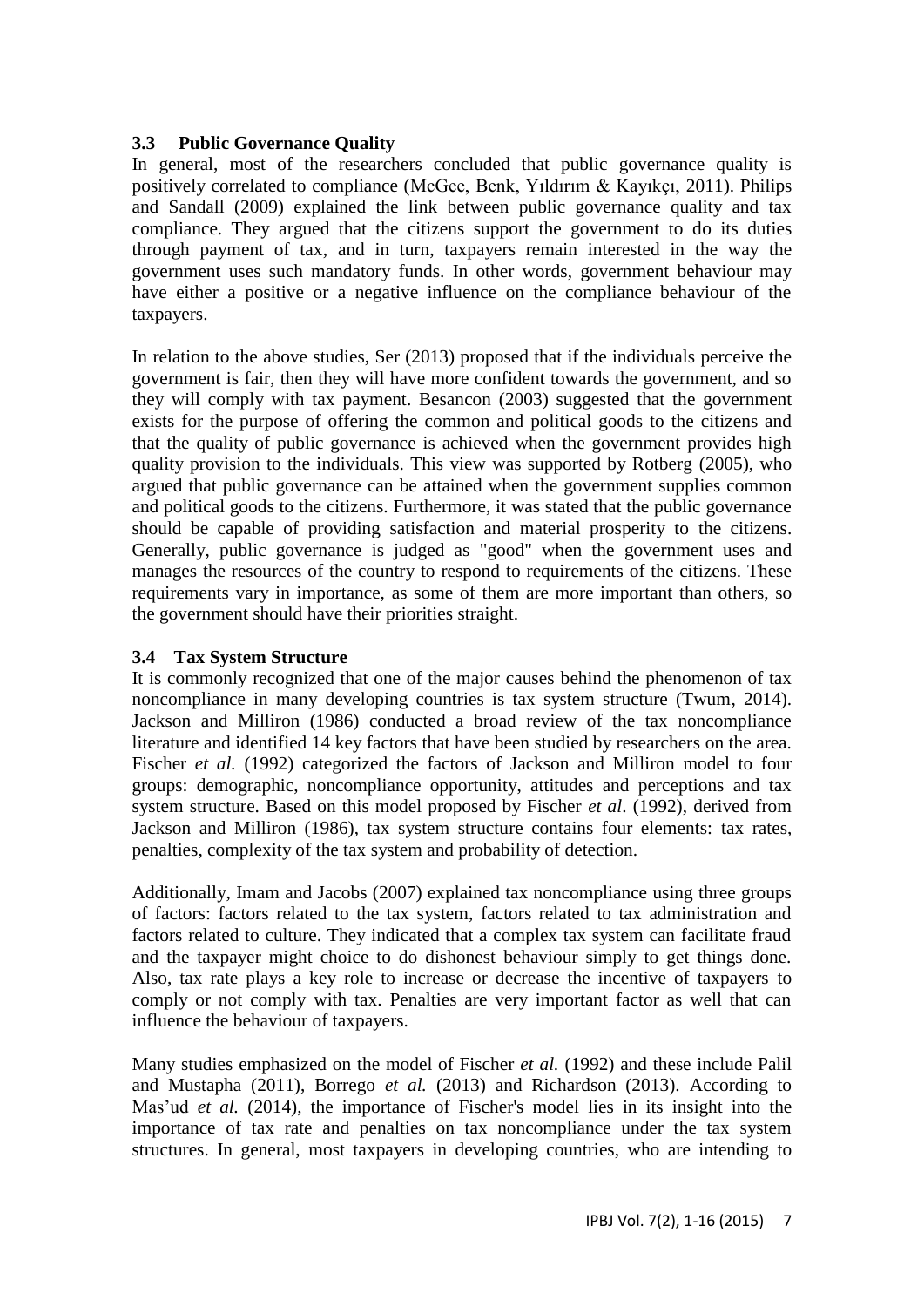evade tax payment, firstly look at two things: tax rate and penalties, and then decide whether to comply or not (Umar *et al*., 2012).

# **3.4.1 Tax Rate**

In general, it is believed that a high tax rate is the main cause of tax noncompliance (Mwangi, 2014). Peter (2008) carried out a study to examine the relationship between tax rates and labour regulations with tax compliance. He concluded that high taxes and extreme regulation are two very general reasons of tax noncompliance. Meanwhile, Derwent (2000) studied taxpayers behaviour in five countries (USA, South Africa, Nigeria, Kenya and Gambia), and concluded that tax rate is considered as a major challenge of tax compliance. Lin and Yang (2001) found a negative relationship between the tax rate and the compliance of taxes, and this finding was confirmed by Mc Gee (2006) and Ser (2013). In the same line of study, Peter (2008) examined the relationship between tax rates and labour regulations with tax compliance. He concluded that high taxes and excessive regulation, especially of labour as the most costly input, are two very common explanations of tax noncompliance.

#### **3.4.2 Penalties**

It is the nature of human beings not to do what is required from them without motivation. This motivation is possible to be one of two options, either incentive to encourage them to do their duties, or a penalty in case they did not do their duties. In some cases, both motivations are needed, where sometimes if the first option is not available or has no pressure, then the second alternative will be needed (Doran, 2009). Blank (2014) stated that tax penalties stem from tax noncompliance. In other words, noncompliance with the tax law can lead to tax penalties. Witte and Woodbury (1985) clarified that penalties has a significant positive relationship with tax compliance, and this result was supported by Twum (2014). A study carried out by Sanders, Reckers and Iyer (2008) to examine the relationship between accountability and penalties with tax compliance supported the hypothesis that the relationship is positively significant. Doran (2009) argued that tax penalties always motivate taxpayers to comply with tax laws, especially, when those penalties are more costly than compliance. On the other hand, Crane and Nourzad (1986) found that there is a negative relationship between penalties and tax compliance. Other studies found no significant relationship between penalty rate and compliance (e.g., Pommerehne & Weck-Hannemann, 1996; Kamdar, 1997; Kuria, Ngumi & Rugami, 2013).

# **4.0 TAX NONCOMPLIANCE IN YEMEN AND THE PROPOSED CONCEPTUAL FRAMEWORK**

The current paper focuses on Yemen, as a Muslim country, located in the Middle East region. Many Muslim countries are suffering from the problem of tax noncompliance as Muslim taxpayers have different attitudes towards payment of tax (Obaid, 2008). The Islamic perception about tax is likely considered to be an essential factor on the phenomenon of tax noncompliance. One of the most prominent economic and financial problems is tax noncompliance, which has been recorded in high amounts during the last few decades (TIQN, 2005).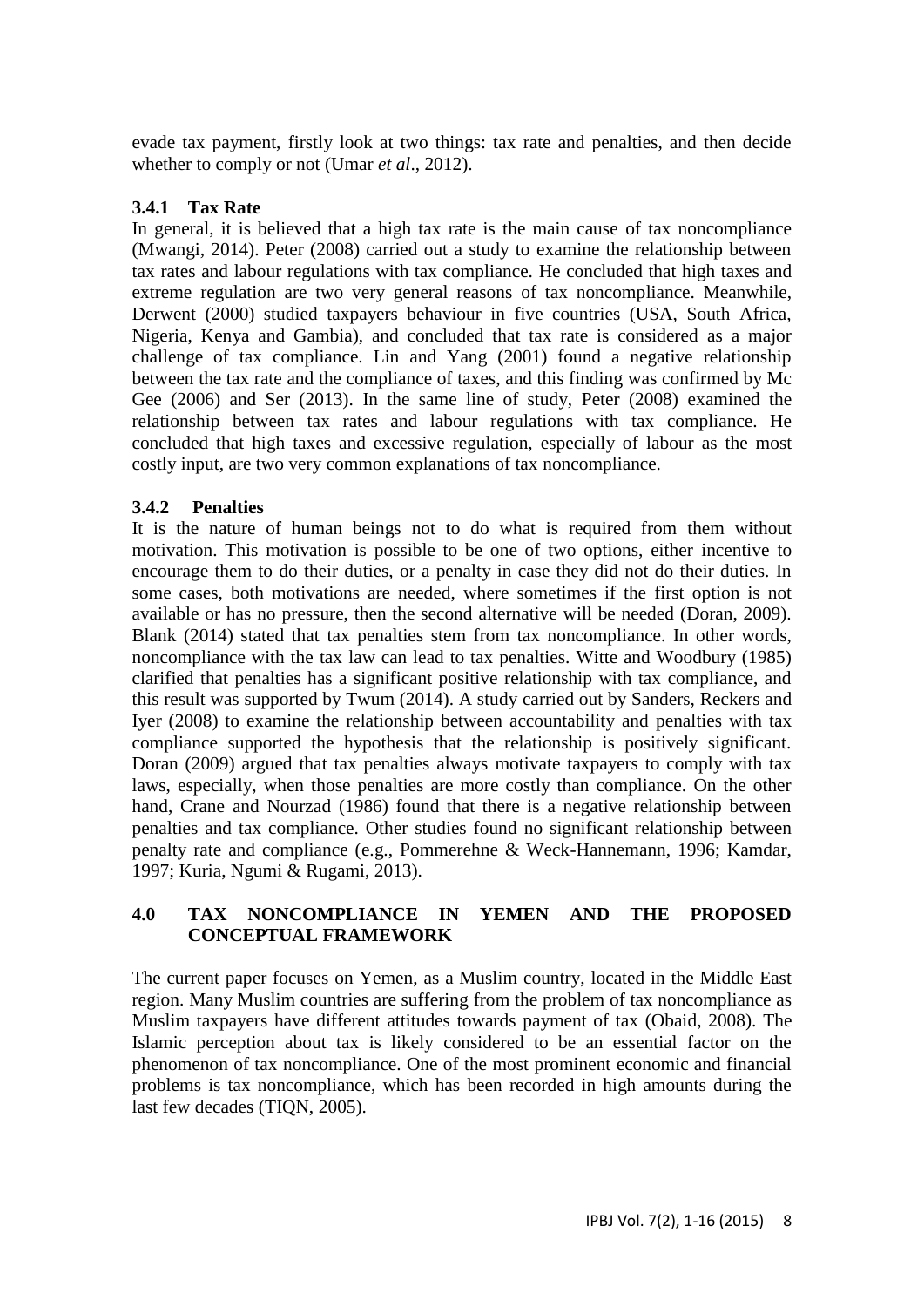More specifically, during the period from 2000 to 2010, the tax authority in Yemen has regulated many new tax laws and reforms to overcome the weaknesses in the tax system in order to eliminate tax noncompliance (Aljamaree & Algaylee, 2011; Helhel, & Ahmed, 2014). Despite these attempts by the tax authority, the phenomenon of tax noncompliance still exists. During the period from 2004 to 2013, it was noted that the volume of tax noncompliance showed a steady increase, reaching the amount of USD164 million in 2004, only to increase further in 2009 to USD2 billion, in 2012 to USD2.5 billion and in 2013 to USD3 billion (Ministry of Planning & International Cooperation MPIC, 2009; COCA, 2012; Al-Saadi, 2014; COCA, 2014).

According to the Yemeni news agency (2012), Yemen's Cabinet approved a budget for year 2013, with a deficit of 690 billion Yemeni Reals (USD3.2 billion). Therefore, when comparing the amount of tax noncompliance for the year 2013 (USD3 billion) with the deficit in the budget for the same year (USD3.2 billion), it could be noted that the phenomenon of tax noncompliance in Yemen was an obstacle to the government to cover the deficit in their budgets, and thus the government remains in need of international and regional aids, as this would lead to the collapse of the state in the event of an interruption of such assistance. Moreover, the average ratio of tax revenues amounted to only 6.4% of GDP during the same period, at which time, a ratio of 17% in economies existed in similar economies such as Egypt and Syria, and more than 20% of GDP in Morocco, Tunisia, Lebanon and Jordan (Imam & Jacobs, 2007).

As the population of Yemen is totally Muslim, the measurement of the Islamic viewpoints of the taxpayers in Yemen is of great importance as an essential factor that influence taxpayers' behaviour that can be examined to overcome the phenomenon of tax noncompliance (Obaid, 2008).

In theoretical aspect, the literature identified the basic model of tax noncompliance. Jackson and Millron (1986) claimed that some variables may be appropriate to explain the tax noncompliance although they fail to provide adequate understanding of the causes of tax noncompliance. Torgler and Schaffner (2007) suggested that tax noncompliance cannot be explained by the basic model – a contention supported by Slemrod (2009). They argued that the relationship between tax noncompliance and its determinants is inconsistent. Kirchler (2007) indicated that the association could possibly be moderated by certain variables. According to Baron and Kenny (1986), moderators are introduced when the relationship between variables is inconsistent, as in this case. More importantly, the effect of religion on individual behaviour has been investigated in the literature, and based on the results obtained, religion is expected to influence certain behaviours, such as tax noncompliance (Ali, 2013).

Although researchers examined the moderating effect of some variables on the relationship between tax compliance and its determinants (Wenzel, 2004; Murphy, 2007), the Islamic perspective of taxpayers have not been tested so far. However, Alttaffi *et al.,* (2011) investigated the Islamic perspective as an independent variable, and suggested further studies to examine its moderating role. Thus, the current study attempts to provide a model that integrates Islamic religious perspective as a moderator.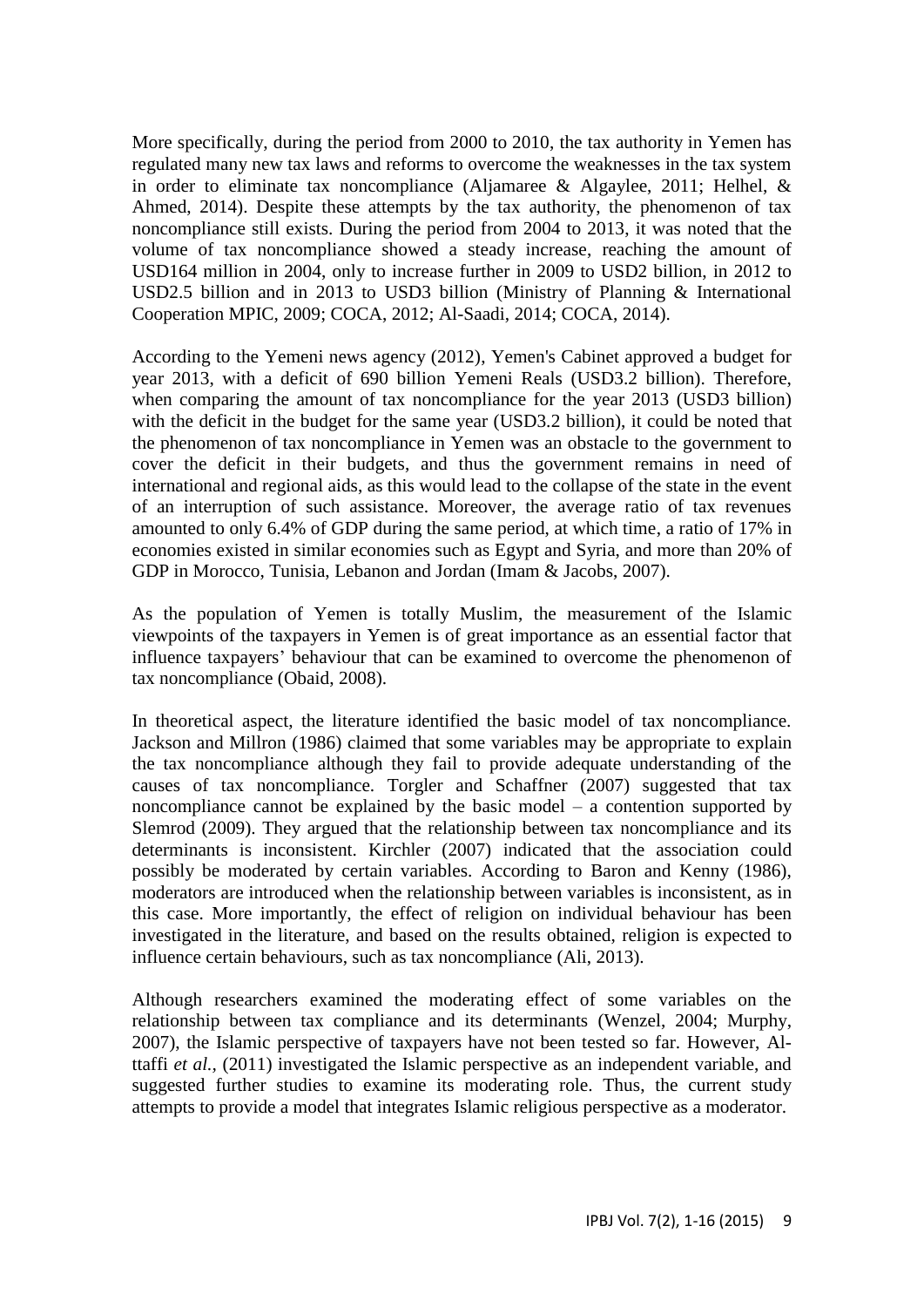The current study proposes a conceptual framework to explain the phenomenon of tax noncompliance in Yemen. The proposed framework contains 6 constructs. In detail, the model contains one dependent variable, which is tax noncompliance and four independent variables, which are tax service quality, public governance quality, tax rate and penalties. Moreover, Islamic religious perspective is integrated as a moderator in the model. Yemen, as a least developing country, suffers from the problem of tax noncompliance. To have an effective treatment with the problem, the proposed solution should satisfy the contextual needs of the country and as such, the present model has been adjusted to Yemeni context.

Since many Yemeni citizens believe that the quality of tax service is very poor (Al-Yasani, 2005), the variable is included in the proposed model of tax noncompliance to be tested. Alabede (2012) said that the tax noncompliance behaviour may perhaps be an indication that the taxpayers are not satisfied with the quality of public governance. The political change in Yemen has resulted in an unstable situation in the whole country. This situation limited the accountability of the people in charge. Accordingly, the quality of public governance became low (Al-Rabea, 2014). The case of Yemen justifies the use of this variable in the model of tax noncompliance. Umar *et al.* (2012) indicated that most taxpayers in developing countries when they intend to evade tax, they mainly consider two things: tax rate and penalties. Similarly, Yemeni taxpayers are believed to take these two elements into consideration. Generally, the literature suggested that tax service quality, public governance quality and tax system structure are considered to be relevant to understand tax noncompliance behaviour in developing countries, such as Yemen (Manaf *et al.*, 2005; Egwaikhide, 2010; Al-taffi *et al.,* 2011).

This study focuses on the individuals' income tax in Yemen. According to Al-Rabea (2014), majority of Yemeni people are living below the poverty line. The Arab Centre for Studies and Economic Media (2015) described the political situation in Yemen as the reason behind the deterioration of the humanitarian and living conditions, which resulted in a condition in which more than 80% of Yemeni citizens are living under the poverty line. Therefore, majority of Yemeni individuals are not rich and yet their funds are subjected to Zakat. Contrastingly, people who have capital subject to Zakat do not pay Zakat to the government, as they do not trust the government, but instead they are distributing their own zakat to people who deserve it - "asnaf" (Al-Yasani, 2005). Thus, the current study does not include the law of Zakat to be tested in the model of tax noncompliance.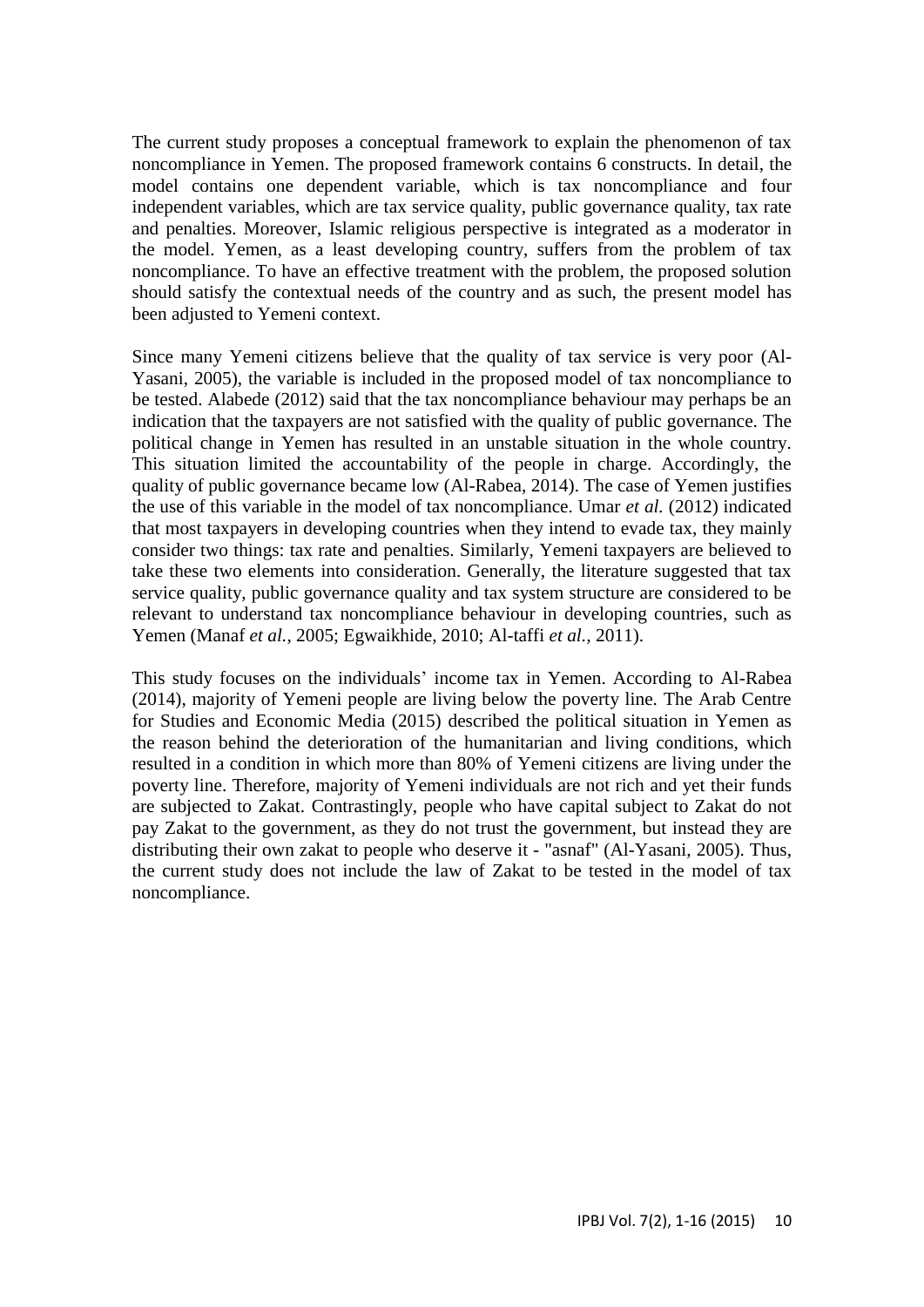Based on the above discussion, the following conceptual framework is proposed.



# **5.0 CONCLUDING REMARKS**

It is worth highlighting the numerous factors that influence the behaviour of tax compliance as it is possible to conduct the proper orientation of taxpayers' perspective towards tax compliance through the factors that reduce tax noncompliance. One of the most important factors, which could influence tax compliance behaviour is the attitudes of taxpayers.

This paper provided a framework of tax noncompliance behaviour to be applicable in a Muslim majority country. The researches of tax noncompliance come from multi discipline studies; therefore, there is no single theory that is capable of entirely explaining the phenomenon of tax noncompliance behaviour. Accordingly, it has been suggested that theories from sociology, psychology and economy could be useful in explaining tax compliance behaviour. Normally, religious attitudes are expected to have the priority among all other social attitudes and consequently, in Muslim countries, Islamic perspective towards tax is anticipated to be one of the factors that influence the behaviour of taxpayers.

As most of Muslim countries are classified as developing and least developing countries, so other appropriate factors to these countries were incorporated in the framework, namely tax service quality, public governance quality and tax system structure. In specific context, the Yemeni case is concentrated on in this paper and suggested to be further investigated in future research. Furthermore, although the relationship between Zakat law and tax noncompliance is important to be highlighted, it was not included in the model of tax noncompliance based on specific circumstances in Yemen. Hence, further studies are recommended to examine the effect of Zakat law on tax noncompliance, especially in corporate tax.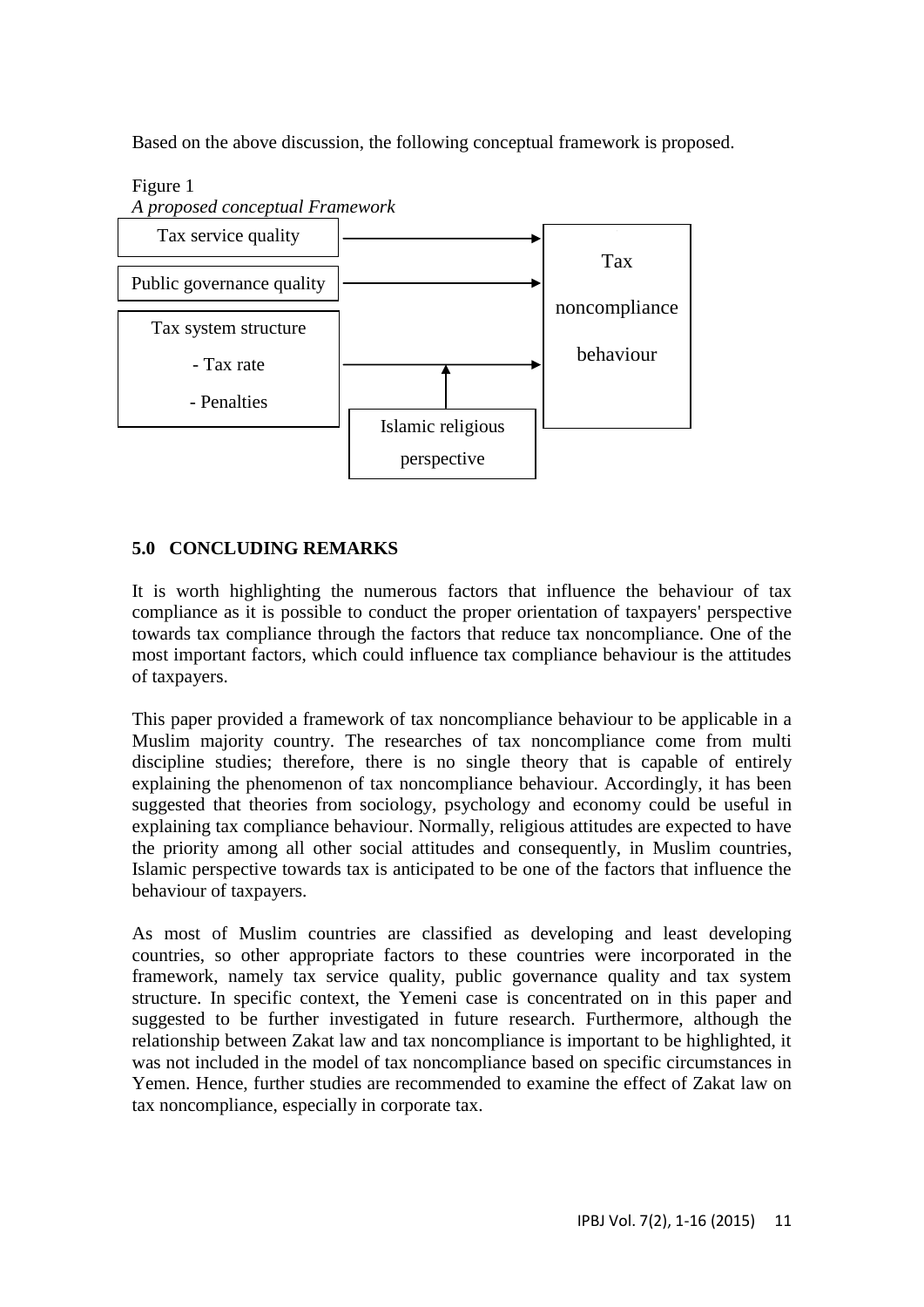#### **6.0 REFERENCES**

- Abu-Zahra, M. (1998). Islamic feqeh forum, Researchers personal website. Retrieved 5 September, 2014 from [http://www.islamfeqh.com/News/NewsIt...ewsItem](http://www.islamfeqh.com/News/NewsItem.aspx?NewsItemID=1181)  [ID=1181](http://www.islamfeqh.com/News/NewsItem.aspx?NewsItemID=1181)
- Alabede, J. O. (2012). An investigation of factors influencing taxpayers compliance behaviour: evidence from Nigeria. (*Doctoral dissertation, School of Business, Universiti Utara Malaysia)*.
- Al-Ayyan, S. (2007). The literature of conflict between Zakat and tax in Saudi Arabia. *Journal of Islamic research*. No. 43, pp. 111-128.
- Ali, N. R. M. (2013). The Influence of Religiosity on Tax Compliance in Malaysia. (*Doctoral dissertation, Curtin Business School, School of Economics and Finance, Curtin University*).
- Aljaaidi, K. S., Manaf, N. A. A., & Karlinsky, S. S. (2011). Tax evasion as a crime: A survey of perception in Yemen. *International Journal of Business and Management*, 6(9), p190.
- Aljamaree, Y., and Algaylee, A. (2011). "Financial Ministry Implements Transparency Principle to Reform the Financial Regulations and Laws". Retrieved June 10, 2014 from [http://www.sabanews.net/ar/news 131480.htm](http://www.sabanews.net/ar/news131480.htm)
- Al-Jibreen, A. (2012). "Ask and answer". Al-Muslim website. Retrieved 5 September, 2014 from http://almoslim.net/taxonomy/term/196?page=5
- Allingham, M. G., & Sandmo, A. (1972). Income tax evasion: A theoretical analysis. *Journal of public economics*, 1(3), 323-338.
- Alm, J. (1999). Tax compliance and administration. *Public Administration and Public Polic*y, 72, 741-768.
- Al-Omari, E. (2009). Noor Islamna forum, Researcher personal website. Retrieved 5 September, 2014 from [http://www.nourislamna.com /vb/t11727.html](http://www.nourislamna.com/vb/t11727.html)
- Al-Rabeae, F. (2014). Failure of the unity between the republics of Yemen: a scientific approach under unity theories*. Madar centre for Studies and Research*. Philistine.
- Al-ttaffi, L., Manaf, A. N., Aljaidi, K. & McGee, R. (2011). An investigation of factors influencing tax evasion in Yemen. *The Second Soft Science Conference*. Vietnam.
- Al-Yasani, A. (2005). An economic study of the impact of economic reform on the agricultural sector in Yemen. *(Doctoral dissertation, College of Commerce, Al-Nailin University, Sudan*).
- Arab Centre for Studies and Economic Media. (2015). Cairo. *Middle East studies.* Annual Reports.
- Bandura, A. (1977). Self-efficacy: toward a unifying theory of behavioural change. *Psychological review*, 84(2), 191.
- Baron, R. M., & Kenny, D. A. (1986). The moderator–mediator variable distinction in social psychological research: Conceptual, strategic, and statistical considerations. *Journal of personality and social psychology*, 51(6), 1173.
- Becker, G. S. (1968). Crime and punishment: An economic approach. *Journal of Political Economy*, 76(2), 169-217.
- Besancon, M. (2003). Good governance ranking : the art of measurement. *Cambridge: World Peace Foundation*.
- Blank, J. (2014). Collateral compliance. *University of Pennsylvania Law Review* 162 (4), 720-800.
- Blau, P. M. (1964). Exchange and power in social life. New York: *John Wiley &*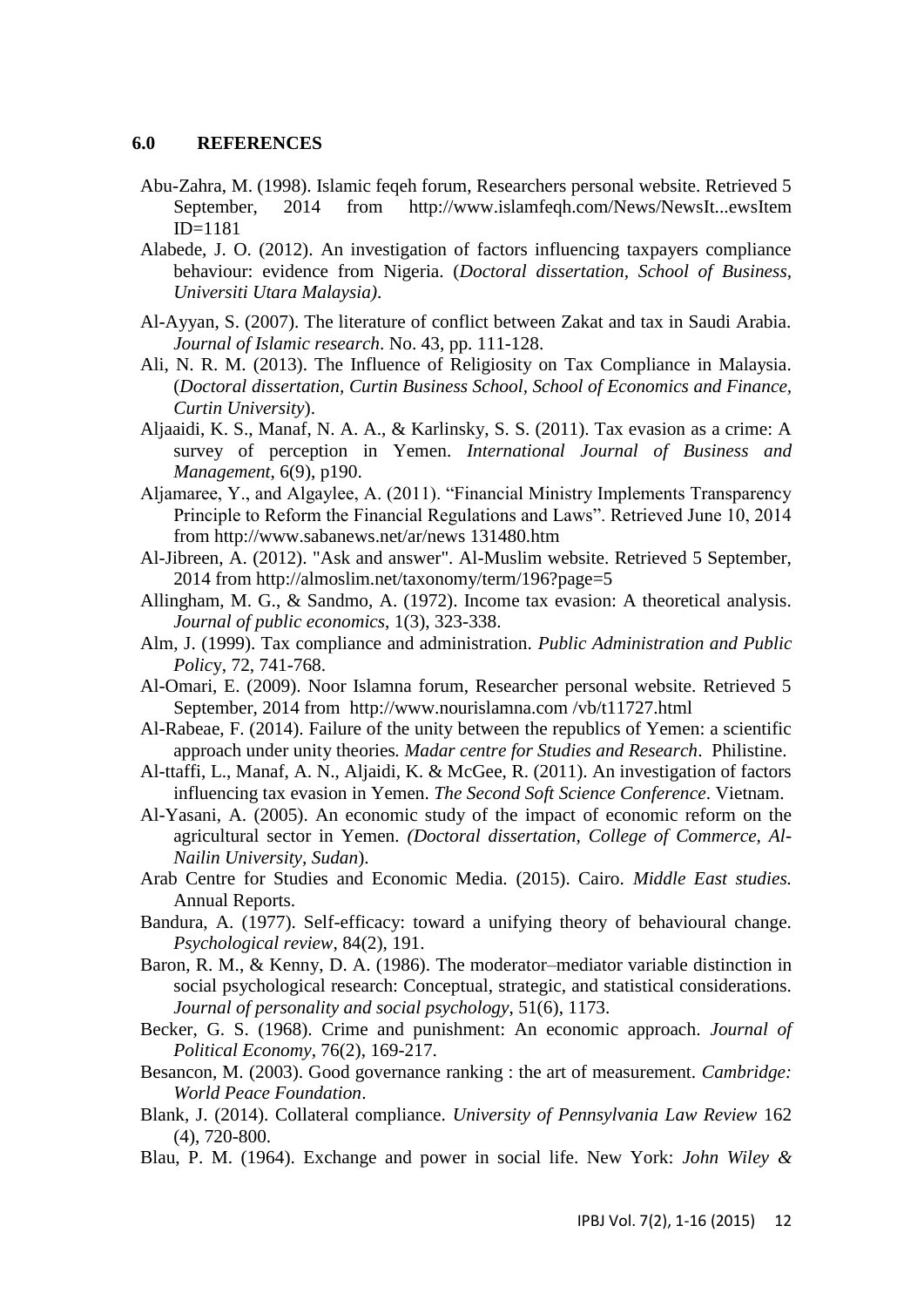*Sons,Inc.*

- Borrego, A. C., da Mota Lopes, C. M., & Ferreira, C. M. S. (2013). Tax Noncompliance in an International Perspective: a Literature Review. *Paradigmas Científicos e Processos de Investigação em Ciências de Gestão*. 103, 9.
- Brooks, N. (1998). The challenge of tax compliance. Tax Administration: Facing the Challenge of the Future, *Prospect Media, St Leonards,* 7-33.
- Carapico, S. (1998). Civil society in Yemen: The political economy of activism in modern Arabia. *Cambridge: Cambridge University Press*.
- Central Organization of Audit &Control COAC. (2014). Annual report. *Official supervisory authority.* Sana'a, Yemen.
- Chen, C., & Kao, Y. (2009). Relationship between process quality, outcome quality, satisfaction and behavioural intentions for online travel agencies: Evidence from Taiwan. *The Service Industries Journal*, 1-12.
- Chen, Y., Huang, S., Pereira, R., & Wang, J. (2011). Corporate tax avoidance and firm opacity. *Unpublished Working Paper University of Missouri*.
- Cherry, K. (2010). What is social exchange theory. *Psychology*.
- Crane, S. E., & Nourzad, F. (1986). Tax evasion:An empirical analysis. *The Economics and Statistics,* 68(2), 217-228.
- Derwent, J. (2000). Dismantling the Barriers: A Pan-European Survey on the Use of Patents and Patent Information by Small and Medium-Sized Enterprises .*New York: Houghton Ltd.*
- Doran, M. (2009). Tax penalties and tax compliance. *Harvard Journal of Legislation* , 46, 111-161.
- Egwaikhide, F. (2010). Taxation and state-building in a democratic system. *Nigerian Taxation*, 11(1), 35-57.
- Fatwa Center. (2012). Islamic website specializes in issuing fatwas, under the supervision and management of the members of the Arab Society for Fatwa and Research. Retreived on 5 September, 2014 from http://fatwa.islamweb.net /fatwa/index.php?pa ge=fatwaadvancedsearch& Word=%C7%E1%D6%D1 %C7%C6%C8&Option=All
- Fischer, C. M., Wartick, M., & Mark, M. (1992). Detection probability and tax compliance:A review of the literature. *Journal of Accounting Literature*, 11(2), 1- 46.
- Galbiati, R., & Zanella, G. (2008). The social multiplier of tax evasion: Evidence from italian audit data. *Università di Siena.*
- Gaventa, J., & McGee, R. (2010). Citizen action and national policy reform: Making change happen. *Zed Books.*
- Gupta, R., & McGee, R. W. (2010). A Comparative Study of New Zealanders' Opinion on the Ethics of Tax Evasion: Students v. Accountants. New Zealand *Journal of Taxation Law and Policy*, 16(1), 47-84.
- Hasan, A. (2010). "Islamic ask and answer". Kul Alsalfyen forum. Retrieved 5 September, 2014 from [http://audio.islamweb.net/audio/index.php?page =Full](http://audio.islamweb.net/audio/index.php?page=FullContent&audioid=109346-44k)  [Content&audioid=109346-44k](http://audio.islamweb.net/audio/index.php?page=FullContent&audioid=109346-44k)
- Helhel, Y., & Ahmed, Y. (2014). Factors Affecting Tax Attitudes and Tax Compliance: A Survey Study in Yemen. *European Journal of Business and Management*, 6(22), 48-58.
- Hidayat, R. N., Handayani, S. R., & Otok, B. W. (2014). Service quality and regional tax regulations influence taxpayer compliance intervening taxpayer satisfaction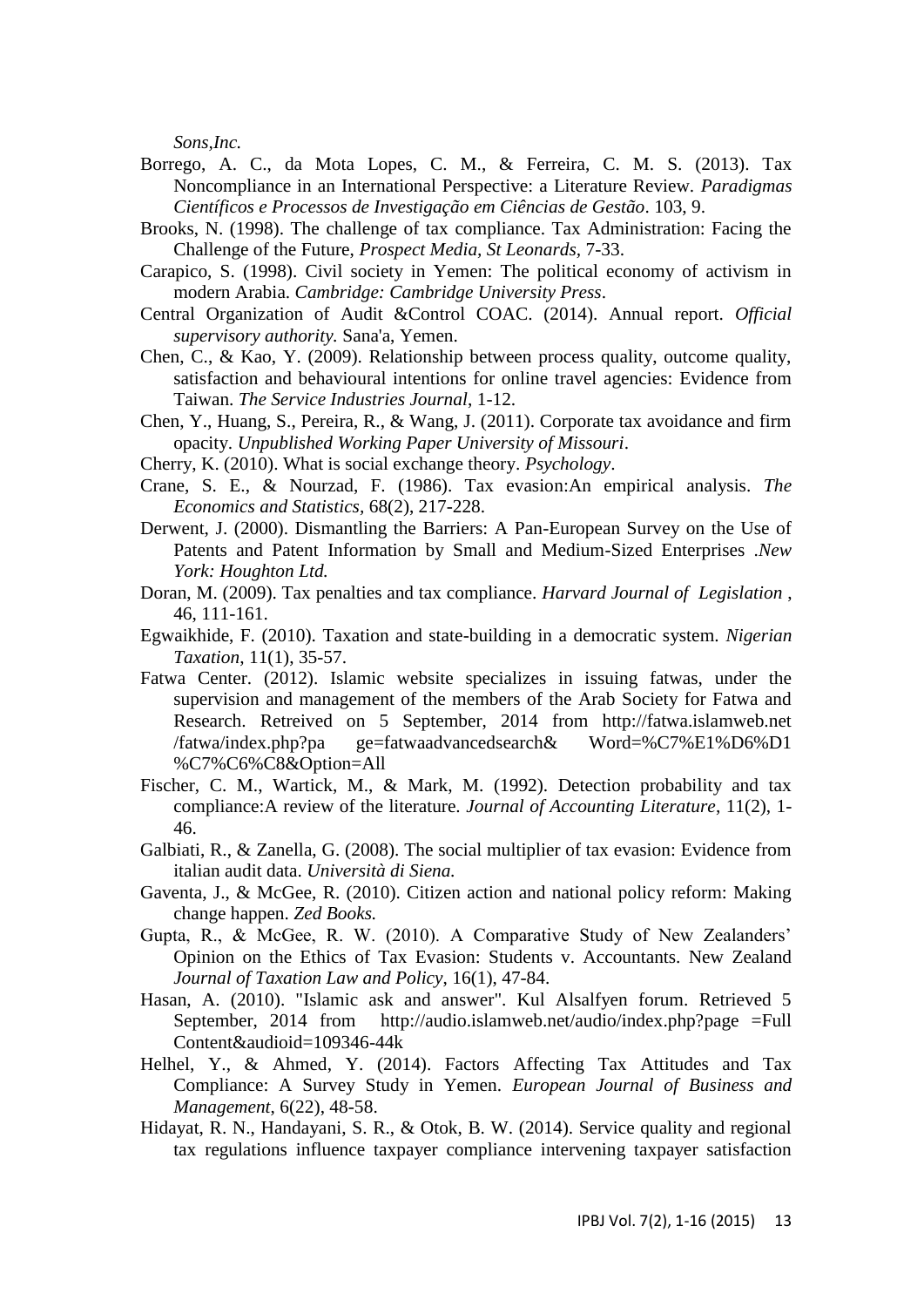and behaviour using structural equation modeling approach. *International Journal of Academic Research, 6(4).*

- Hindriks, J., Peralta, S., & Weber, S. (2008). Competing in taxes and investment under fiscal equalization. *Journal of Public Economics*, 92(12), 2392-2402.
- Imam, P. A., & Jacobs, D. F. (2007). Effect of corruption on tax revenues in the Middle East (Vol. 7). *International Monetary Fund*.
- Jackson, B. R., & Millron, V. C. (1986). Tax compliance research: Finding, problem and prospects. *Journal of Accounting Literature*, 5, 125-165.
- Job, J., & Honaker, D. (2003). Short-term experience with responsive regualtion in the Austrailian Taxation Office. In V. Braithwaite, Taxing democracy: Understanding tax avoidance and evasion*. Aldershort: Ashgate Publishing Ltd.*
- Kamdar, N. (1997). Corporate income tax compliance: A time series analysis*. Atlantic Economic Journal*, 25(1), 37-49.
- Kirchler, E. (2007). The economic psychology of tax behaviour*. Cambridge University Press.*
- Klepper, S., Mazur, M., & Nagin, D. (1991). Expert intermediaries and legal compliance: The case of tax preparers. *Journal of Law and Economics*, 205-229.
- Kuria, K., Ngumi, P., & Rugami, J. (2013). *Factors affecting rental income tax compliance among landlords in Kilifi municipality in Kenya.*
- Lin, W. Z., & Yang, C. C. (2001). A dynamic portfolio choice model of tax evasion: Comparative statics of tax rates and its implication for economic growth. *Journal of Economic Dynamics and Control*, 25(11), 1827-1840.
- Manaf, N. A. A., Hasseldine, J., & Hodges, R. (2005). The Determinants of Malaysian Land Taxpayers' Compliance Attitudes. *eJournal of Tax Research*, 3(2), 206-221.
- Mas'ud, A., Aliyu, A. A., Gambo, E. M. J., Al-Qudah, A. A., & Al Sharari, N. (2014). Tax rate and tax compliance in africa. *European Journal of Accounting Auditing and Finance Research*, 2(3), 22-30.
- Mawdudi, A. (2005). Islamic feqeh forum, Researchers personal website. Retrieved 5 September, 2014 fro[mhttp://www.islamfeqh.com/News/ NewsIt...ewsItemID](http://www.islamfeqh.com/News/NewsItem.aspx?NewsItemID=1181)   $=1181$
- McGee, R. W. (1997). The ethics of tax evasion and trade protectionism from an Islamic perspective. *Commentaries on Law & Public Policy*, 1, 250-262.
- McGee, R. W. (2006). *Ethics and Tax Evasion in Asia*. Available at SSRN 934644.
- McGee, R. W., Benk, S., Yıldırım, H., & Kayıkçı, M. (2011). The Ethics of Tax Evasion: A Study of Turkish Tax Practitioner Opinion. *European Journal of Social Sciences*, 18(3), 468-480.
- McGee, R. W., Petrides, Y., & Ross, A. M. (2012). Ethics and Tax Evasion: A Survey of Mexican Opinion. *In The Ethics of Tax Evasion* (pp. 387-403). Springer New York.
- Murphy, K. (2007). Procedural justice and the regulation of tax compliance behaviour:The moderating role of personal norm. Andrew Young School of Policy Studies international conference. Atlanta: *Georgia State University*.
- Mwangi, P. C. N. (2014). Factors Influencing Tax Compliance Among Small And Medium Enterprises In Nairobi's Industrial Area, Kenya (*Doctoral dissertation, University of Nairobi,).*
- Nabulsi, M. (2005). Fatawa. The personal website of the researcher. Retrieved 5 September, 2014 from [http://www.nabulsi.com /blue/ar/art.php?art=8042 &id=](http://www.nabulsi.com/blue/ar/art.php?art=8042&id=1249&sid=1251&ssid=1281&sssid=1290)  [1249&sid=1251&ssid=1281&sssid=1290](http://www.nabulsi.com/blue/ar/art.php?art=8042&id=1249&sid=1251&ssid=1281&sssid=1290)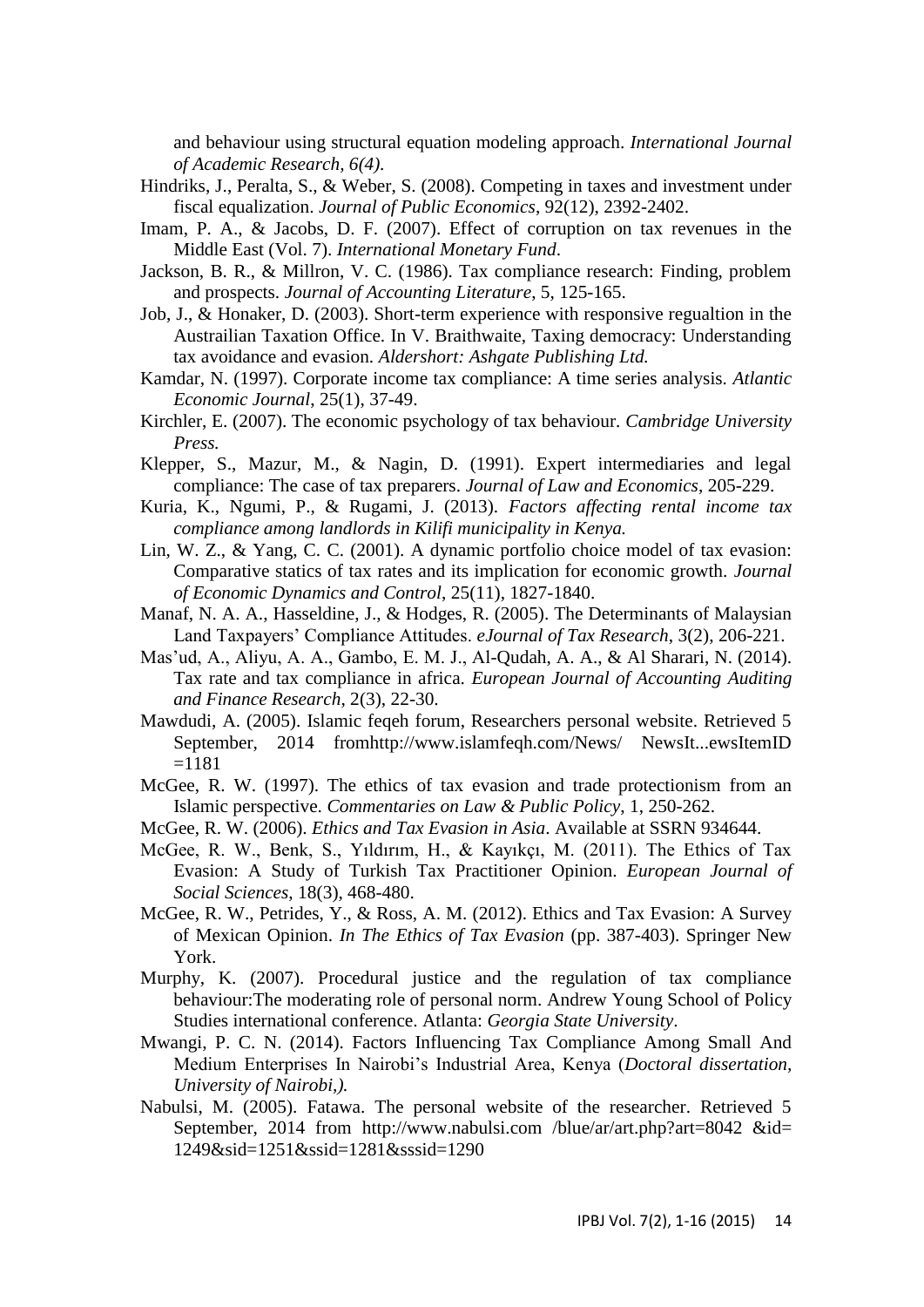- Obaid, S. (2008). "Minorities in the Arab World". *Albalagh Journal*,Yemen, Sana'a, vol 6, No. 5, pp. 43-46.
- Palil, M. R., & Mustapha, A. F. (2011). Factors affecting tax compliance behaviour in self assessment system. *African Journal of Business Management*, 5(33), 12864- 12872.
- Parasuraman, A., Zeithmal, V. A., & Berry, L. L. (1985). A conceptual model of service quality and its implications for future research. *Journal of Marketing*, 49(fall), 41-50.
- Peerzade, S. A. (2005). Towards Self-Enforcing Islamic Tax System: An Alternative to Current Approaches. *Islamic Economics*, 18(1).
- Peter, K. (2008). Falling Tax Evasion: "How Much Can Tax Rates and Labor Regulations Explain?". W. J. Usery Workplace Research Group Paper. Andrew Young School of Policy Studies, *Georgia State University*.
- Phillips, M., & Sandall, R. (2009). *Linking Business Tax Reform with Governance: How to Measure Success.*
- Pommerehne, W. W., & Weck-Hannemann, H. (1996). Tax rates, tax administration and income tax evasion in Switzerland*. Public Choice*, 88(1-2), 161-170.
- Richardson, M. (2013). Determinants of Social Security Compliance in a Small Island Developing States: An Analysis of Anguilla. *Central Bank Of Barbados, Research and Economic Analysis Department*. CBB Working Paper No. WP/13/12.
- Ross, A. M., & McGee, R. W. (2012). Attitudes toward tax evasion: a demographic study of south African attitudes on tax evasion. *Journal of Economics & Economic Education Research*, 13(3).
- Rotberg, R. I. (2005). Strengthening governance : Ranking countries would help. *The Washington Quarterly*, 28(1), 71-81.
- Sanders, D. L., Reckers, P. M., & Iyer, G. S. (2008). Influence of accountability and penalty awareness on tax compliance. *Journal of the American Taxation Association*, 30(2), 1-20.
- Ser, P. C. (2013). Determinants of tax non-compliance in Malaysia *(Doctoral dissertation, Utara).*
- Shaltoot, M. (2000). Islamic feqeh forum, Researchers personal website. Retrieved 5 September, 2014 fro[mhttp://www.islamfeqh.com/News /NewsIt...ewsItem ID=](http://www.islamfeqh.com/News/NewsItem.aspx?NewsItemID=1181)  [1181](http://www.islamfeqh.com/News/NewsItem.aspx?NewsItemID=1181)
- Slemrod, J. (2009). Old George Orwell got it backward: some thoughts on behavioural tax economics (No. 2777). *CESifo working paper*.
- Standing Committee for Scientific Research & Fatwa. (1994). Islamic Question and Answer. Retrieved 13 April, 2014 from [http://www.islam-qa.com](http://www.islam-qa.com/en/ref/108105/tax)  [/en/ref/108105/tax.](http://www.islam-qa.com/en/ref/108105/tax) Saudi Arabian.
- Stuart, F. I., & Tax, S. S. (1996). Planning for service quality: An integrative approach. *International Journal of Service Industry Management*, 7(4), 58-77.
- The Saudi Department of Zakah & Income Tax. (2015). retrived 6 June, 2015 from https://dzit.gov.sa/collection-of-tax
- Torgler, B., & Schaffner, M. (2007). Causes and consequences of tax morale: An empirical investigation. *Working paper No 2007-11, Crema*.
- Transparency International's Quarterly Newsletter. (2005). "A call to stamp out natural resource corruption".
- Twum, B. E. (2014). Gift Tax Compliance in Ghana, an Empirical Study. *Journal of Finance and Accounting*, 2(1), 1-7.